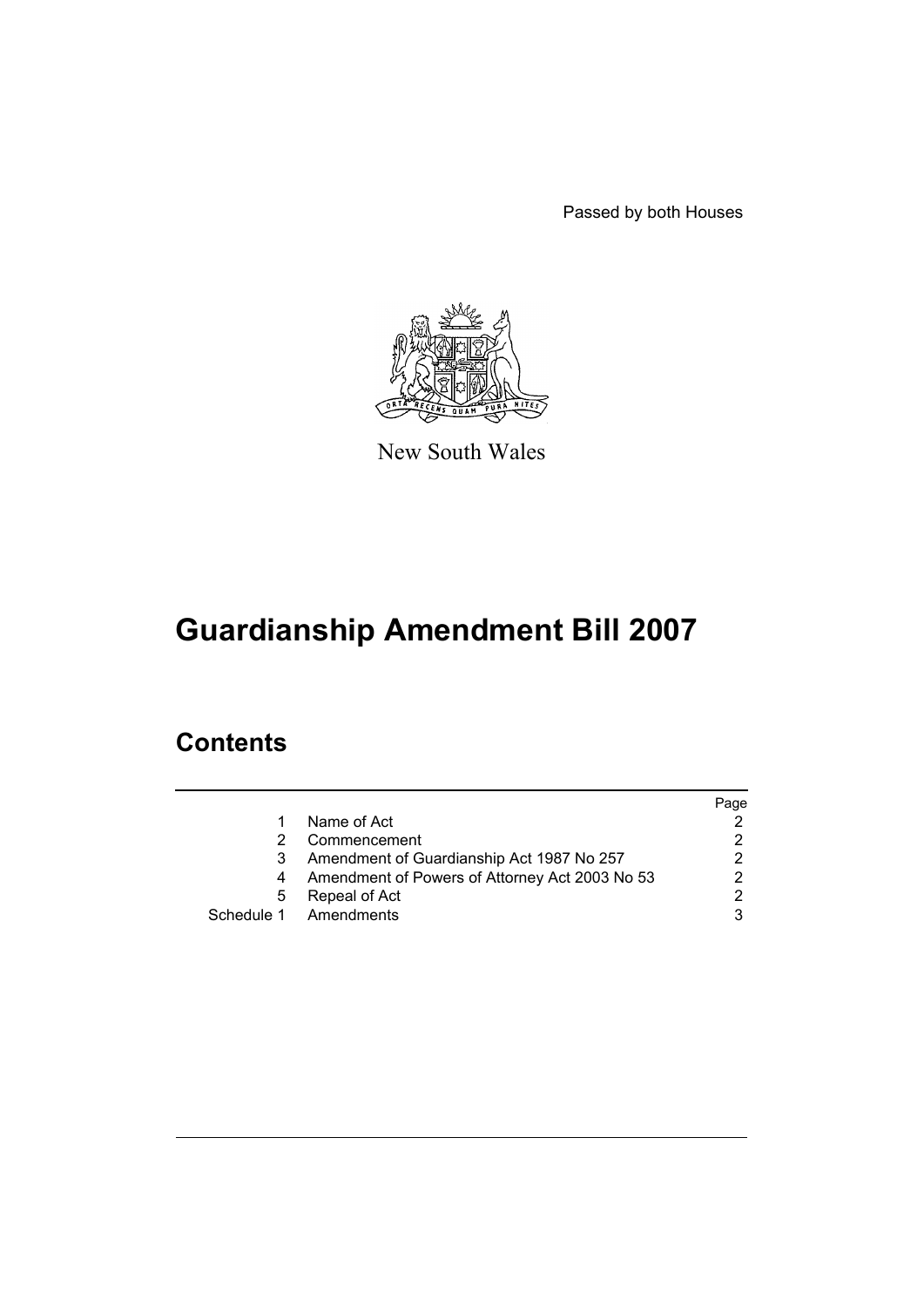*I certify that this public bill, which originated in the Legislative Assembly, has finally passed the Legislative Council and the Legislative Assembly of New South Wales.*

> *Clerk of the Legislative Assembly. Legislative Assembly, Sydney, , 2007*



New South Wales

# **Guardianship Amendment Bill 2007**

Act No , 2007

An Act to amend the *Guardianship Act 1987* with respect to the review of guardianship orders, the constitution of the Guardianship Tribunal, the exercise of certain functions of that Tribunal by its Registrar and the review of the exercise of those functions and the term of office of members of that Tribunal; and for other purposes.

*I have examined this bill and find it to correspond in all respects with the bill as finally passed by both Houses.*

*Assistant Speaker of the Legislative Assembly.*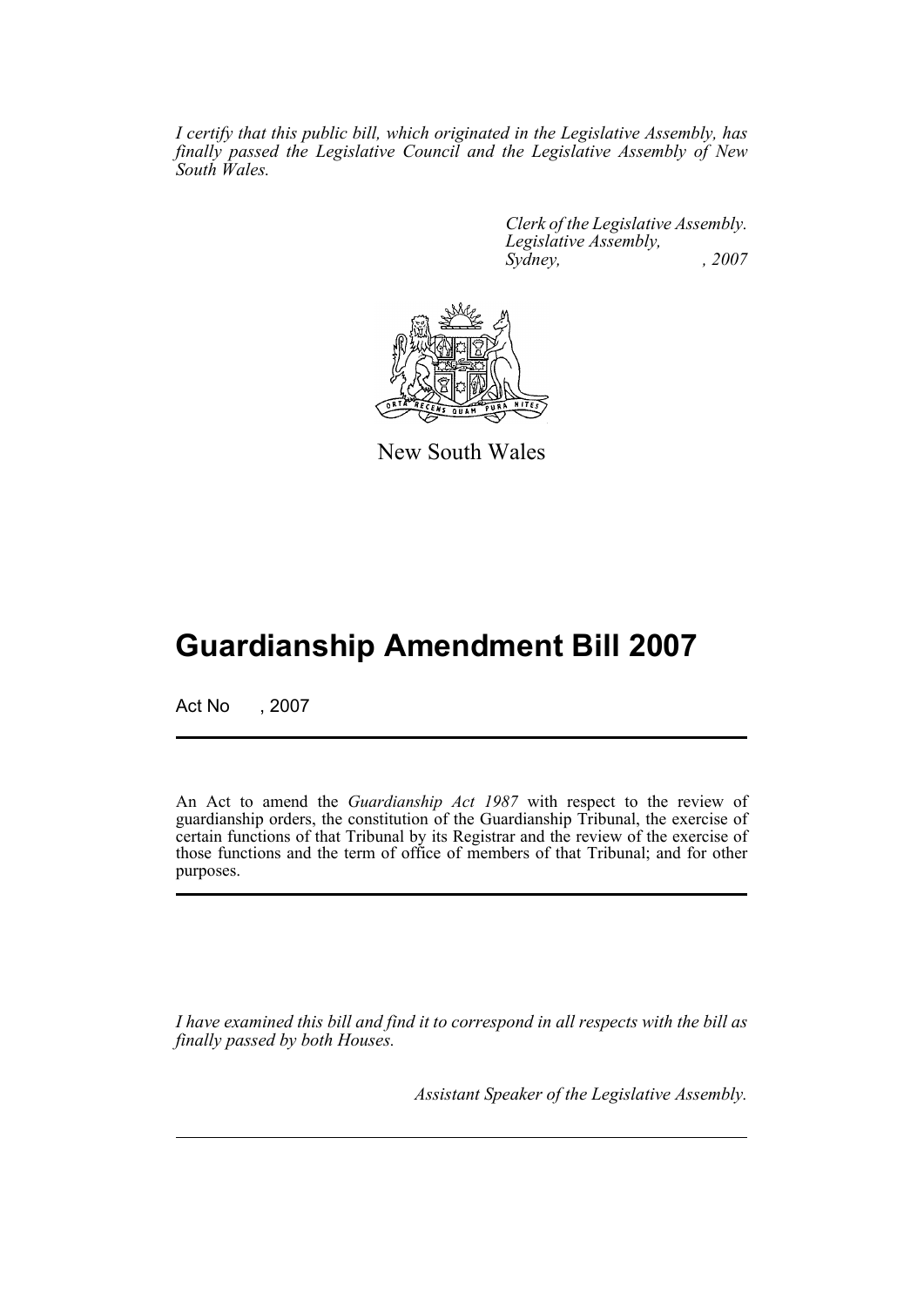## <span id="page-2-0"></span>**The Legislature of New South Wales enacts:**

## **1 Name of Act**

This Act is the *Guardianship Amendment Act 2007*.

## <span id="page-2-1"></span>**2 Commencement**

This Act commences on a day or days to be appointed by proclamation.

## <span id="page-2-2"></span>**3 Amendment of Guardianship Act 1987 No 257**

The *Guardianship Act 1987* is amended as set out in Schedule 1.

## <span id="page-2-3"></span>**4 Amendment of Powers of Attorney Act 2003 No 53**

The *Powers of Attorney Act 2003* is amended by omitting section 35 (4).

## <span id="page-2-4"></span>**5 Repeal of Act**

- (1) This Act is repealed on the day following the day on which all of the provisions of this Act have commenced.
- (2) The repeal of this Act does not, because of the operation of section 30 of the *Interpretation Act 1987*, affect any amendment made by this Act.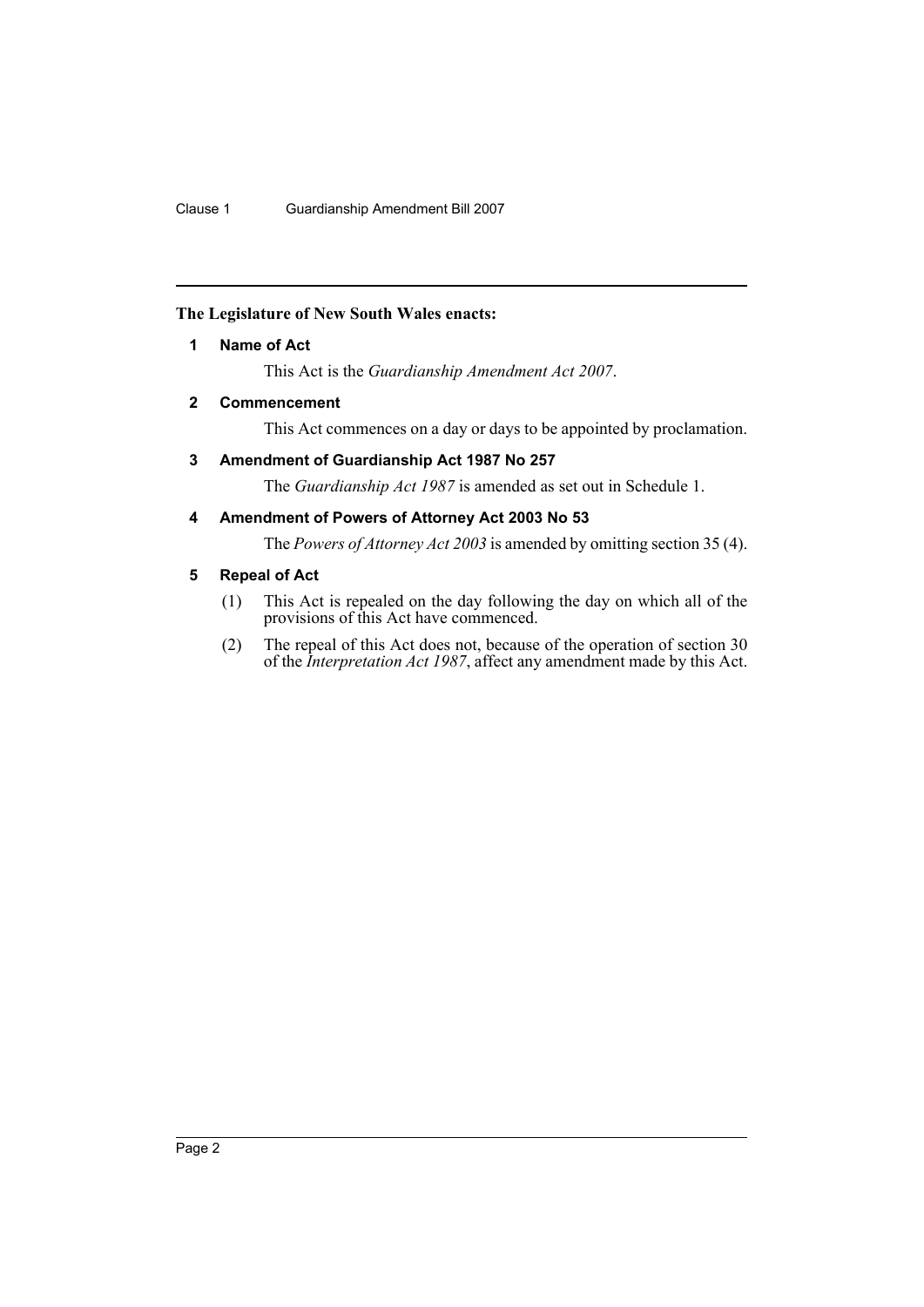Amendments **Amendments** Schedule 1

## <span id="page-3-0"></span>**Schedule 1 Amendments**

(Section 3)

**[1] Section 3 Definitions**

Insert in alphabetical order in section 3 (1):

*community member* means a member of the Tribunal in the member category referred to in section 49 (3) (c).

*legal member* means a member of the Tribunal in the member category referred to in section 49 (3) (a).

*member category* means a category of member of the Tribunal provided for by section 49 (3).

*professional member* means a member of the Tribunal in the member category referred to in section 49 (3) (b).

*Registrar* means the Registrar of the Tribunal.

### **[2] Section 3 (1), definition of "exempt premises"**

Omit "*Education Reform Act 1990*" from paragraph (a) (i) of the definition.

Insert instead "*Education Act 1990*".

#### **[3] Section 3 (1), definition of "officer"**

Omit the definition. Insert instead:

*officer* means a person employed under Chapter 1A of the *Public Sector Employment and Management Act 2002* in the Government Service to enable the Tribunal to exercise its functions.

#### **[4] Section 16 Guardianship orders**

Omit section 16 (2A). Insert instead:

(2A) A guardianship order may contain a statement to the effect that the order will not be reviewed under section 25 (2) (b) at the expiration of the period for which it has effect, but only if the Tribunal is satisfied that, in all the circumstances, it is in the best interests of the person who is the subject of the order that the order is not reviewed at the expiration of that period.

> **Note.** Section 25 (1) and (2) (a) provide for the review of a guardianship order on the Tribunal's own motion or at the request of any person entitled to request a review. Those rights to review are unaffected by any statement in the guardianship order that the order will not be reviewed under section  $25(2)$  (b) at its expiration.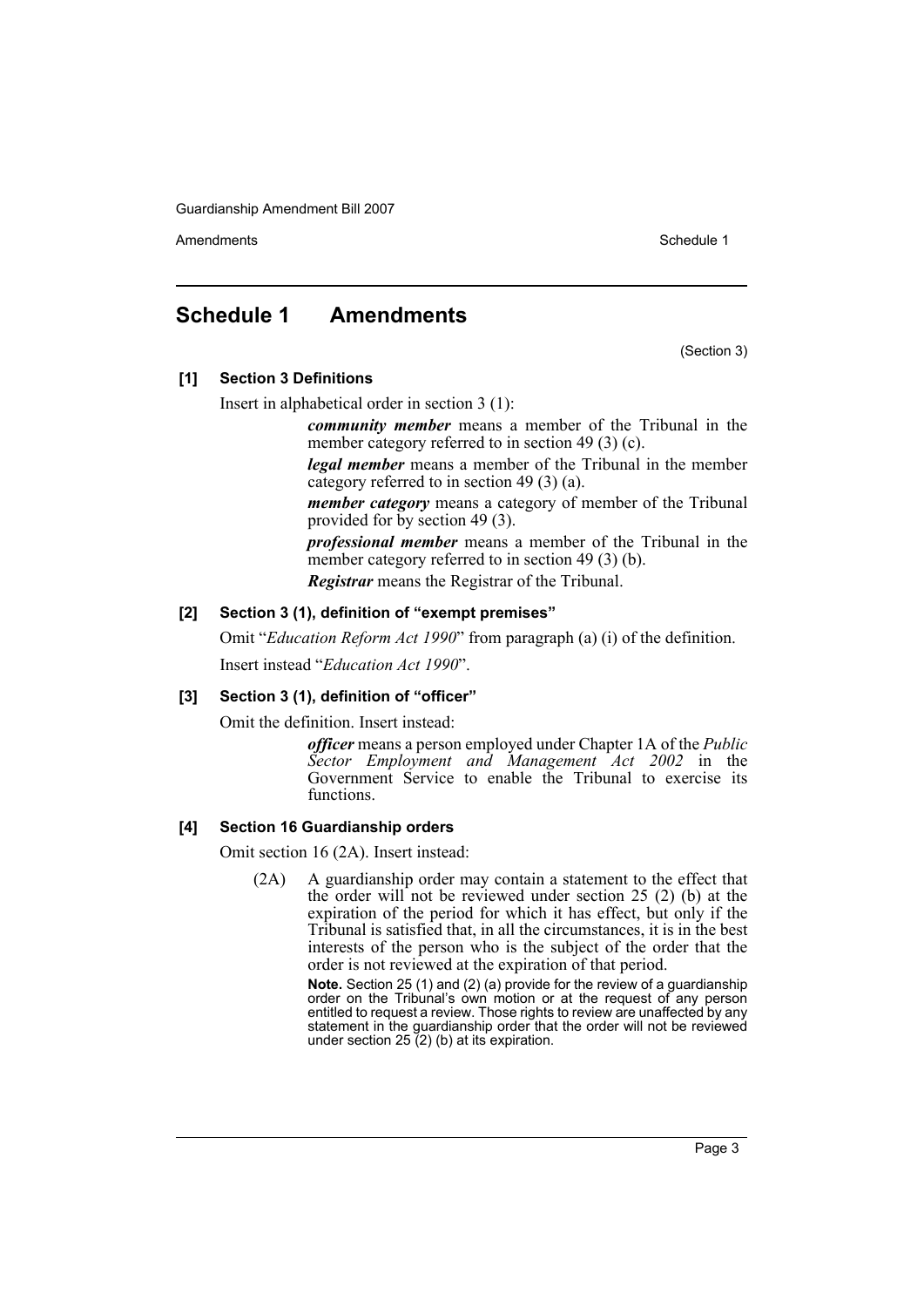Schedule 1 Amendments

#### **[5] Section 49 Constitution of the Tribunal**

Omit section 49 (3). Insert instead:

- (3) Of the members of the Tribunal:
	- (a) at least 3 must be persons who are Australian lawyers of at least 7 years' standing (*legal members*), and
	- (b) at least 3 must be persons (such as medical practitioners, psychologists and social workers) who, in the opinion of the Minister, have experience in assessing or treating persons to whom Part 3, 4 or 5 relates (*professional members*), and
	- (c) at least 4 must be persons (other than those referred to in paragraph (a) or  $(b)$ ) who, in the opinion of the Minister, have had experience with persons to whom Part 3, 4 or 5 relates (*community members*).

## **[6] Section 49 (4)**

Omit "members of the Tribunal referred to in subsection (3) (a)". Insert instead "legal members of the Tribunal".

## **[7] Section 50 Registrar and other staff of the Tribunal**

Omit the section.

#### **[8] Section 51 Composition of the Tribunal**

Omit section 51 (1). Insert instead:

- (1) For the purposes of exercising its functions the Tribunal is to be constituted by no fewer than 3 and no more than 5 of its members of whom:
	- (a) at least 1 is a legal member, and
	- (b) at least 1 is a professional member, and
	- (c) at least 1 is a community member.

## **[9] Section 51 (3)**

Omit the subsection.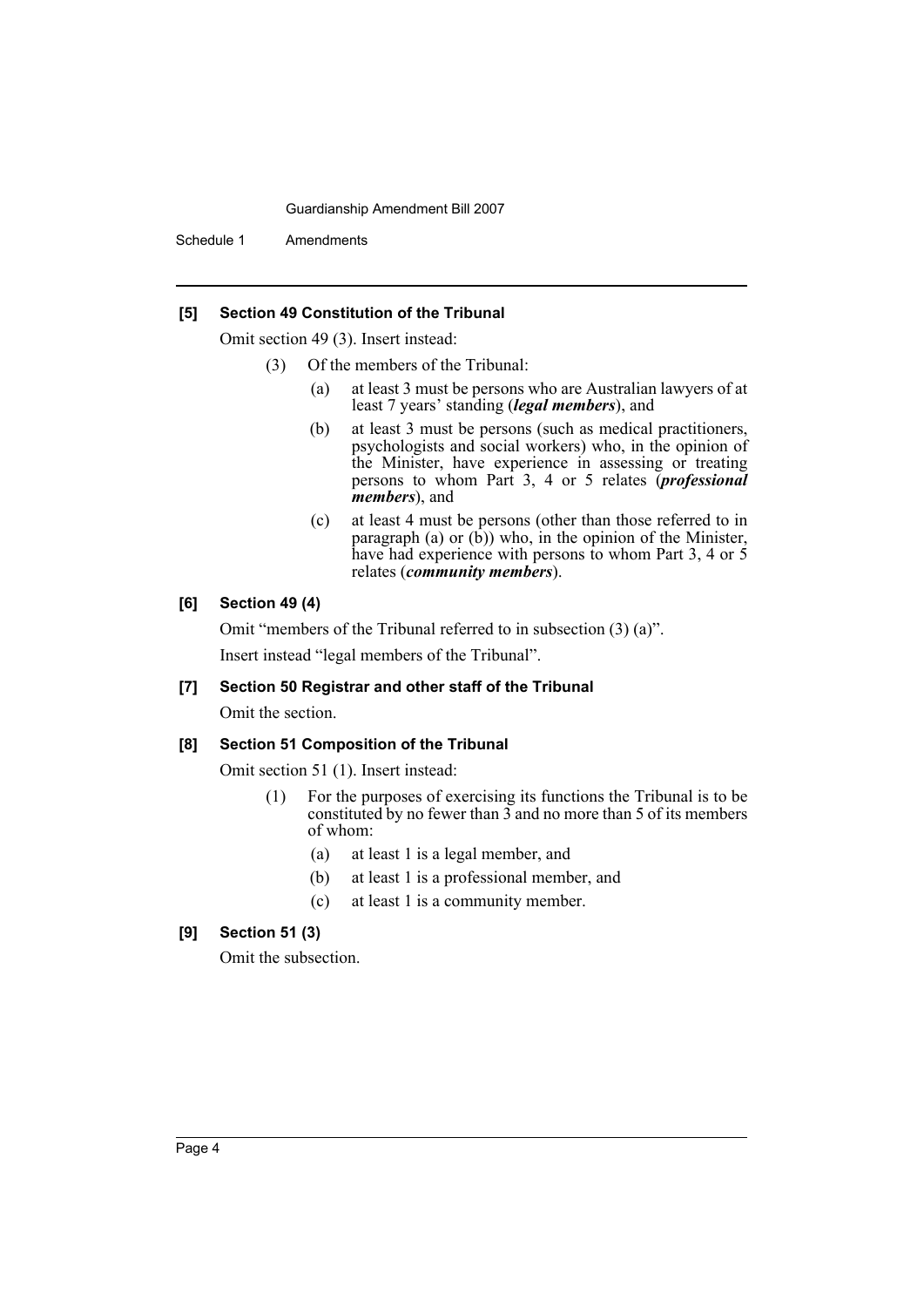Amendments **Amendments** Schedule 1

#### **[10] Section 51A**

Omit the section. Insert instead:

#### **51A Fewer than 3 Tribunal members may deal with certain matters**

- (1) Despite section 51 (1), the Tribunal may, at the discretion of the President of the Tribunal, be constituted by 1 or 2 members if the Tribunal is exercising its functions referred to in:
	- (a) Division 4 (Assessment and review of guardianship orders) of Part 3, or
	- (b) Division 2 (Review and revocation of financial management orders) of Part 3A, or
	- (c) Division 3 (Review of appointment of manager) of Part 3A, or
	- (d) section 36 (Who may give consent) in respect of giving consent to the carrying out of minor treatment or major treatment (but not special treatment or treatment in the course of a clinical trial), or
	- (e) Part 5A (Reciprocal arrangements), or
	- (f) Division 2 (Proceedings before the Tribunal) of Part 6 (other than functions under section 65), or
	- (g) section 67E (Review of decisions of the Registrar).
- (2) When the Tribunal is constituted by 2 members, the members must not be in the same member category.
- (3) When constituted by 1 or 2 members, the Tribunal may exercise functions referred to in subsection (1) (f) even if the substantive proceedings are not currently before that sitting of the Tribunal.
- (4) For the purpose of exercising the function of reviewing a decision of the Registrar referred to in subsection  $(1)$   $(g)$ , the Tribunal (when constituted by 1 or 2 members) must be constituted by or include the President, the Deputy President or a legal member.
- (5) In this section, *clinical trial*, *major treatment*, *minor treatment* and *special treatment* have the same meanings as in Part 5.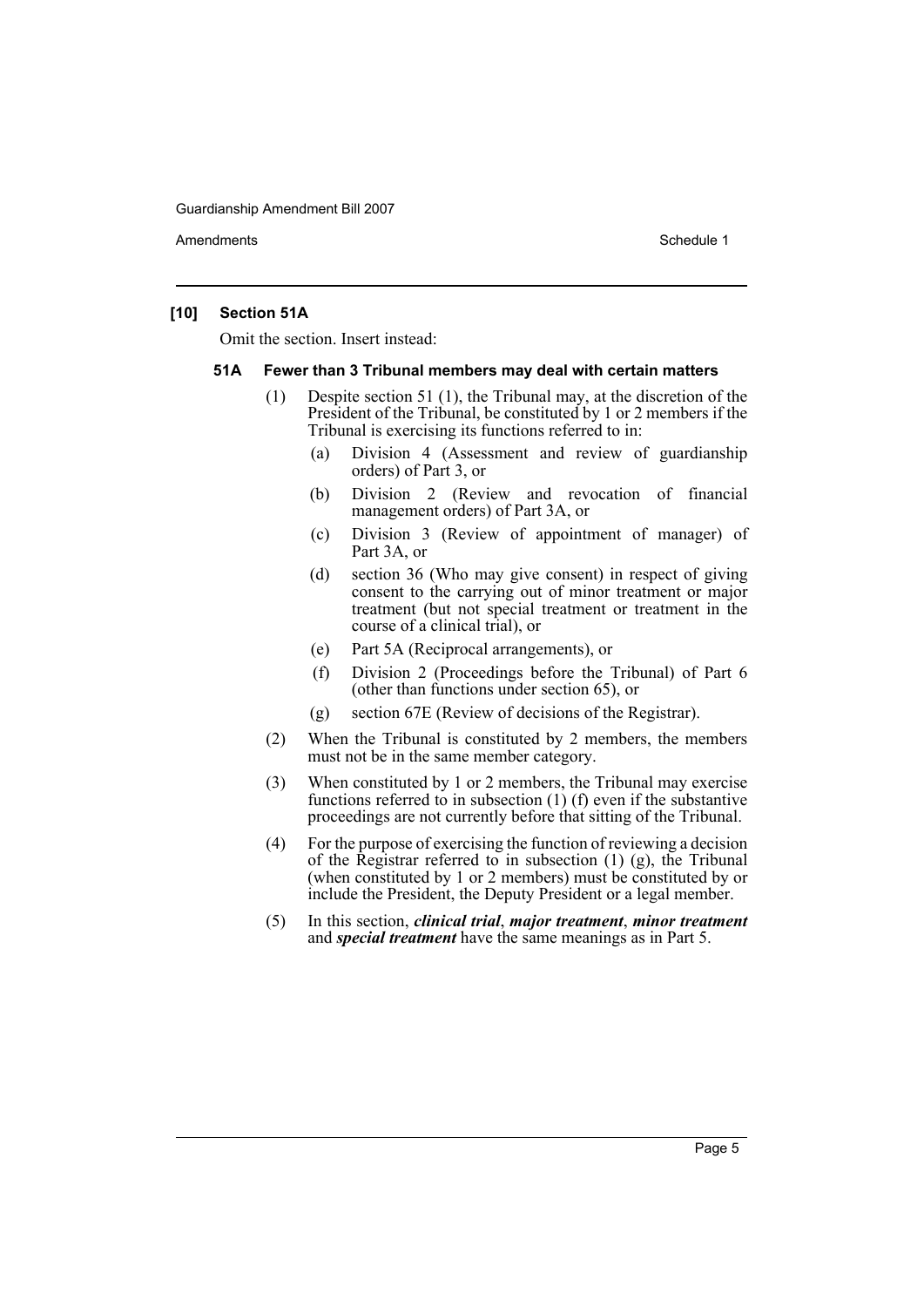Schedule 1 Amendments

## **[11] Section 51B**

Insert after section 51A:

#### **51B Presiding member of Tribunal**

The presiding member at any sitting of the Tribunal is to be:

- (a) in the case of the Tribunal constituted by one member that member, or
- (b) if the Tribunal is so constituted as to include the President of the Tribunal—the President of the Tribunal, or
- (c) if the Tribunal is so constituted as not to include the President of the Tribunal but is so constituted as to include the Deputy President of the Tribunal—the Deputy President of the Tribunal, or
- (d) if the Tribunal is so constituted as to include neither the President nor the Deputy President of the Tribunal but is so constituted as to include a legal member—the member of the Tribunal who is a legal member, or, if there is more than one legal member, such one of those members as the President of the Tribunal nominates, or
- (e) if the Tribunal is so constituted as to include neither the President nor the Deputy President of the Tribunal nor a legal member—the member of the Tribunal that the President of the Tribunal nominates.

#### **[12] Section 54 Voting**

Omit section 54 (3). Insert instead:

- (3) Despite subsection (1), questions of law arising at a sitting of the Tribunal are to be determined:
	- (a) if the presiding member is the President or Deputy President of the Tribunal or a legal member—by the presiding member of the Tribunal, or
	- (b) if the presiding member is not the President or Deputy President of the Tribunal or a legal member—by:
		- (i) referring the question of law to the President or Deputy President of the Tribunal or a legal member nominated by the President for the purposes of this section for decision, and
		- (ii) determining the question of law according to the decision on the reference.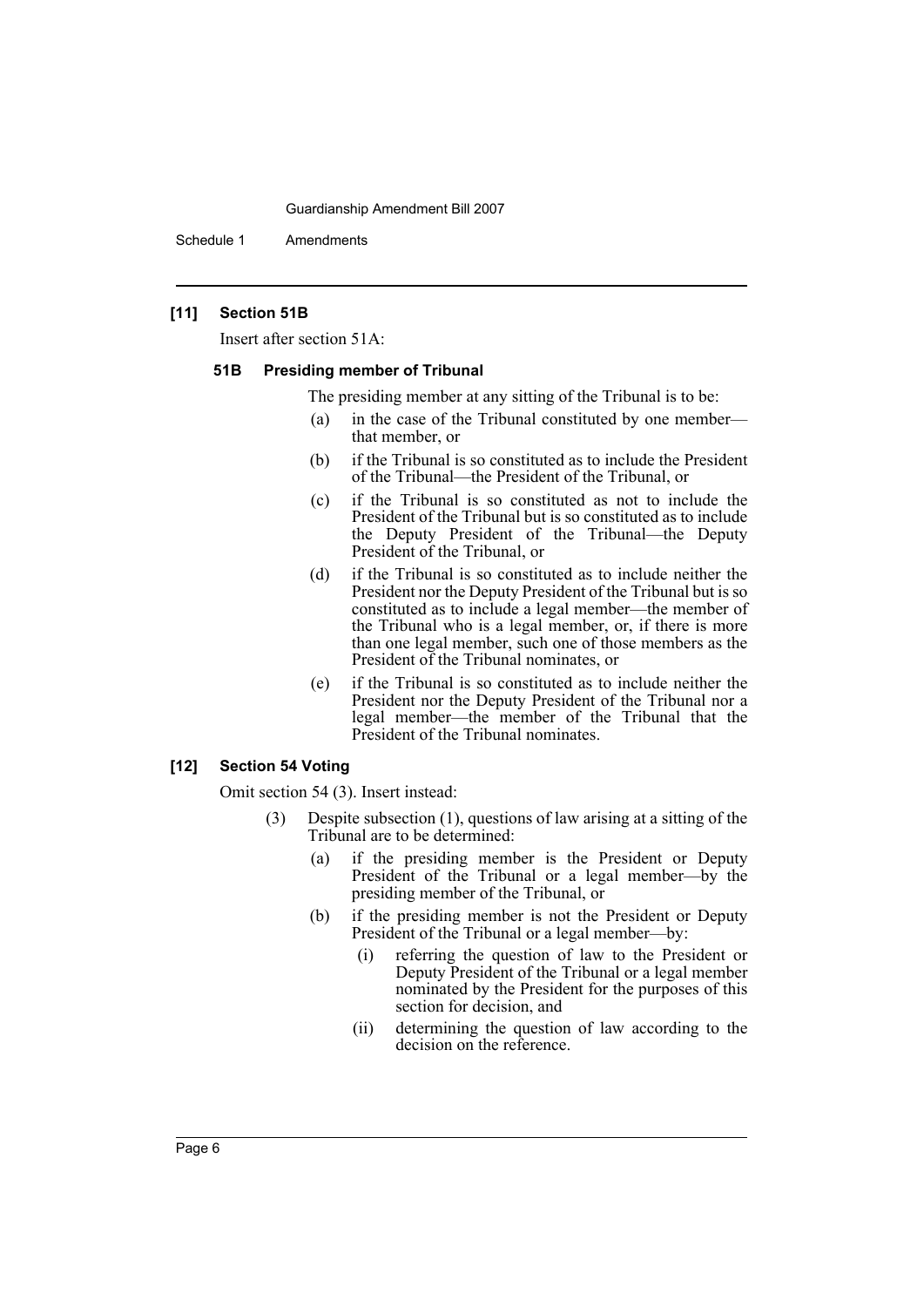Amendments **Schedule 1** and the set of the set of the set of the set of the set of the set of the set of the set of the set of the set of the set of the set of the set of the set of the set of the set of the set of the set

### **[13] Part 6, Division 2, heading**

Omit the heading to the Division. Insert before section 53:

## **Division 2 Proceedings before the Tribunal**

#### **[14] Section 57A Tribunal may join parties**

Omit "under this Act" from section 57A (1).

Insert instead "(whether under this or any other Act)".

### **[15] Section 60 Compulsion of witnesses**

Omit section 60 (1). Insert instead:

- (1) The President or Deputy President of the Tribunal or the member presiding at a sitting of the Tribunal (if that person is a legal member), or any other legal member nominated in writing by the President for the purposes of this section, may, by instrument in writing, require any person on whom the instrument is served personally or by post:
	- (a) to appear before the Tribunal for the purpose of giving evidence, or
	- (b) to produce to the Tribunal any document that is relevant to the proceedings before the Tribunal,
	- at a time, date and place specified in the instrument.
- (1A) The President or Deputy President of the Tribunal or the member presiding at a sitting of the Tribunal, or any legal member nominated in writing by the President for the purposes of this section, may:
	- (a) require a person who appears before the Tribunal to be sworn for the purpose of giving evidence on oath, and
	- (b) administer such an oath.

## **[16] Section 64A**

Insert after section 64:

#### **64A Withdrawal of applications**

An application to the Tribunal (whether under this or any other Act) cannot be withdrawn except with the consent of the Tribunal.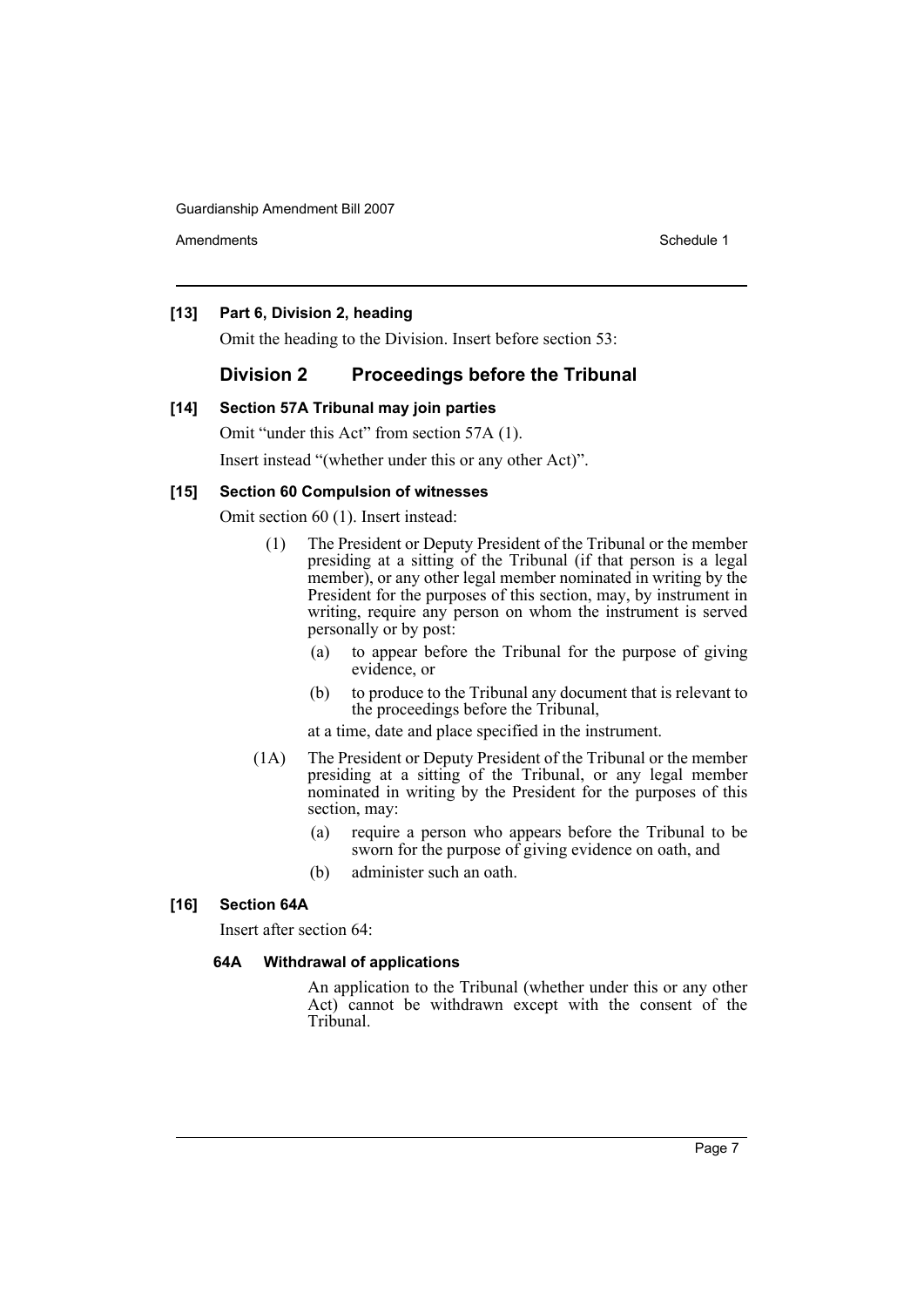Schedule 1 Amendments

#### **[17] Section 67 Appeals to the Supreme Court**

Omit section 67 (2) (a). Insert instead:

(a) in the case of a prescribed decision made by the Tribunal in the exercise of a function under section 51A or of a decision made in the exercise of a function under section 64 (2)—within the period ending 28 days after the relevant decision has been made, or

## **[18] Section 67 (7)**

Insert after section 67 (6):

#### (7) In this section:

*prescribed decision* means a decision made in the exercise of a function under:

- (a) section 36 in respect of giving consent to minor treatment, or
- (b) Part 5A, or
- (c) Division 2 of Part 6, or
- (d) section 67E.

#### **[19] Part 6, Division 3A**

Insert after section 67A:

## **Division 3A Registrar and other staff of Tribunal**

### **67B Registrar and other staff of Tribunal**

A Registrar and such other staff as are necessary for the purpose of enabling the Tribunal to exercise its functions are to be employed under Chapter 1A of the *Public Sector Employment and Management Act 2002*.

#### **67C Functions of the Registrar**

- (1) The Registrar may, at the discretion of the President of the Tribunal, exercise any function of the Tribunal in respect of:
	- (a) dismissing an application, at any stage of the proceedings, if satisfied on the face of the application that the Tribunal does not have jurisdiction to hear and determine the application, or

**Example of lack of jurisdiction.** The Tribunal does not have jurisdiction to hear and determine an application for a guardianship order in respect of a person who is under the age of 16 years.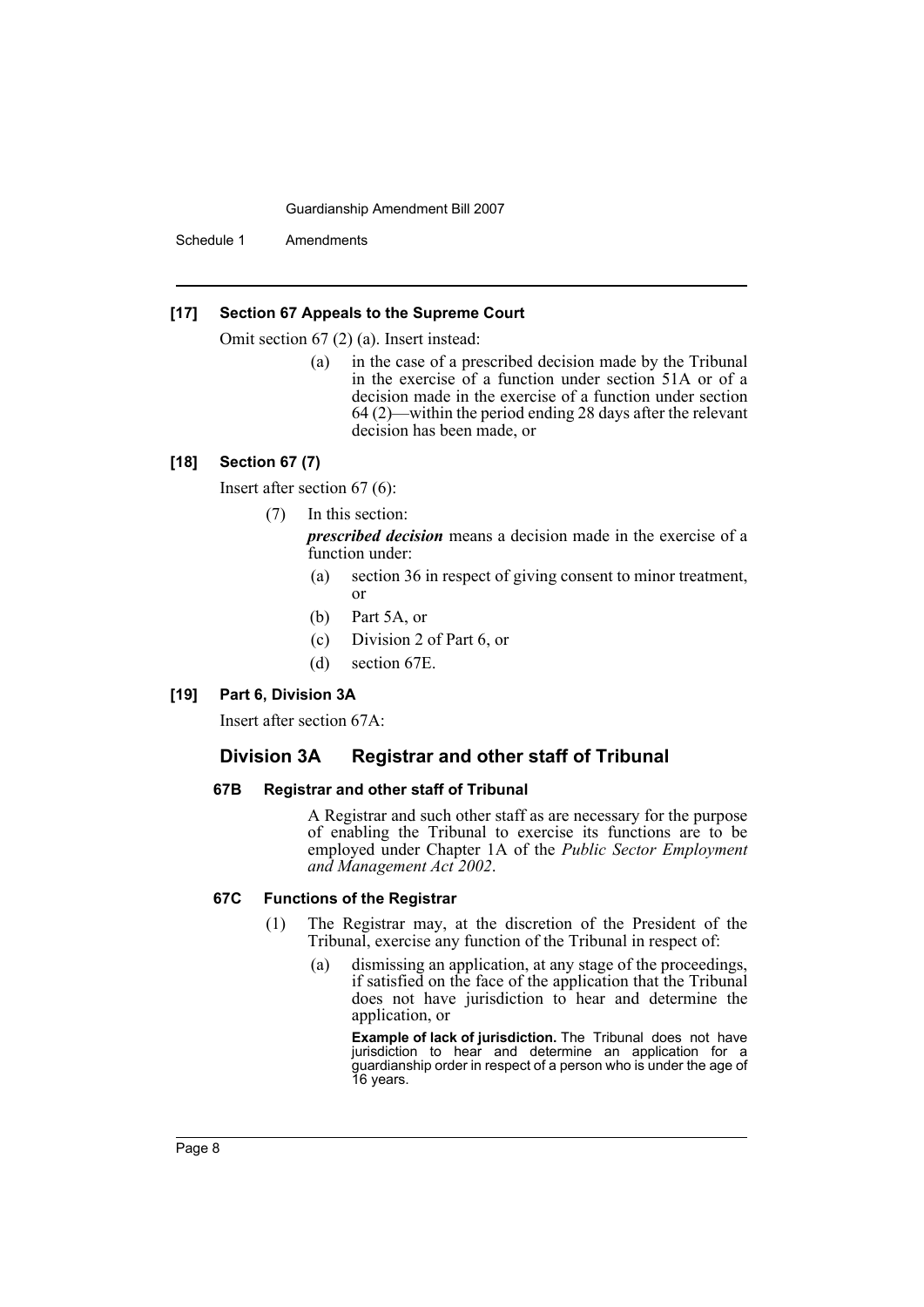Amendments **Amendments** Schedule 1

- (b) dismissing an application, at any stage of the proceedings, for want of prosecution including, but not limited to, unreasonable delay by the applicant in providing the Tribunal with requested information, or
- (c) refusing (under section 25A) a request to review a guardianship order, or
- (d) refusing (under section 25O) a request to review a financial management order on an application under section 25R, or
- (e) refusing (under section 25T) a request to review the Tribunal's appointment of the manager of a protected person's estate, or
- (f) recognising (under section 48B) a person's status as the guardian of another person or as the manager of the estate of another person, or
- (g) joining (under section 57A) a person as a party to any proceedings before the Tribunal, or
- (h) granting leave (under section 58 (1)) for a person to be represented by an Australian legal practitioner or an agent, or
- (i) making orders (under section 58 (3)) requiring and securing separate representation for a person, or
- (j) giving directions as to the conduct of any proceedings before the Tribunal, or
- (k) adjourning proceedings before the Tribunal (under section  $64(1)$ , or
- (l) consenting to the withdrawal of an application to the Tribunal (under section 64A).
- (2) The President of the Tribunal may direct the Registrar to refer the exercise of a function in a particular matter to the Tribunal (as constituted under section 51 or 51A). The Registrar must comply with such a direction.
- (3) The Registrar may refer a particular matter to the Tribunal if the Registrar considers it would be more appropriate for the Tribunal (as constituted under section 51or 51 $\widehat{A}$ ) to deal with the matter.
- (4) The Registrar constitutes the Tribunal for the purposes of exercising any functions of the Tribunal conferred on the Registrar under this section. However, sections 65, 66, 68 (1A), 69 and 71 do not apply when the Registrar constitutes the Tribunal.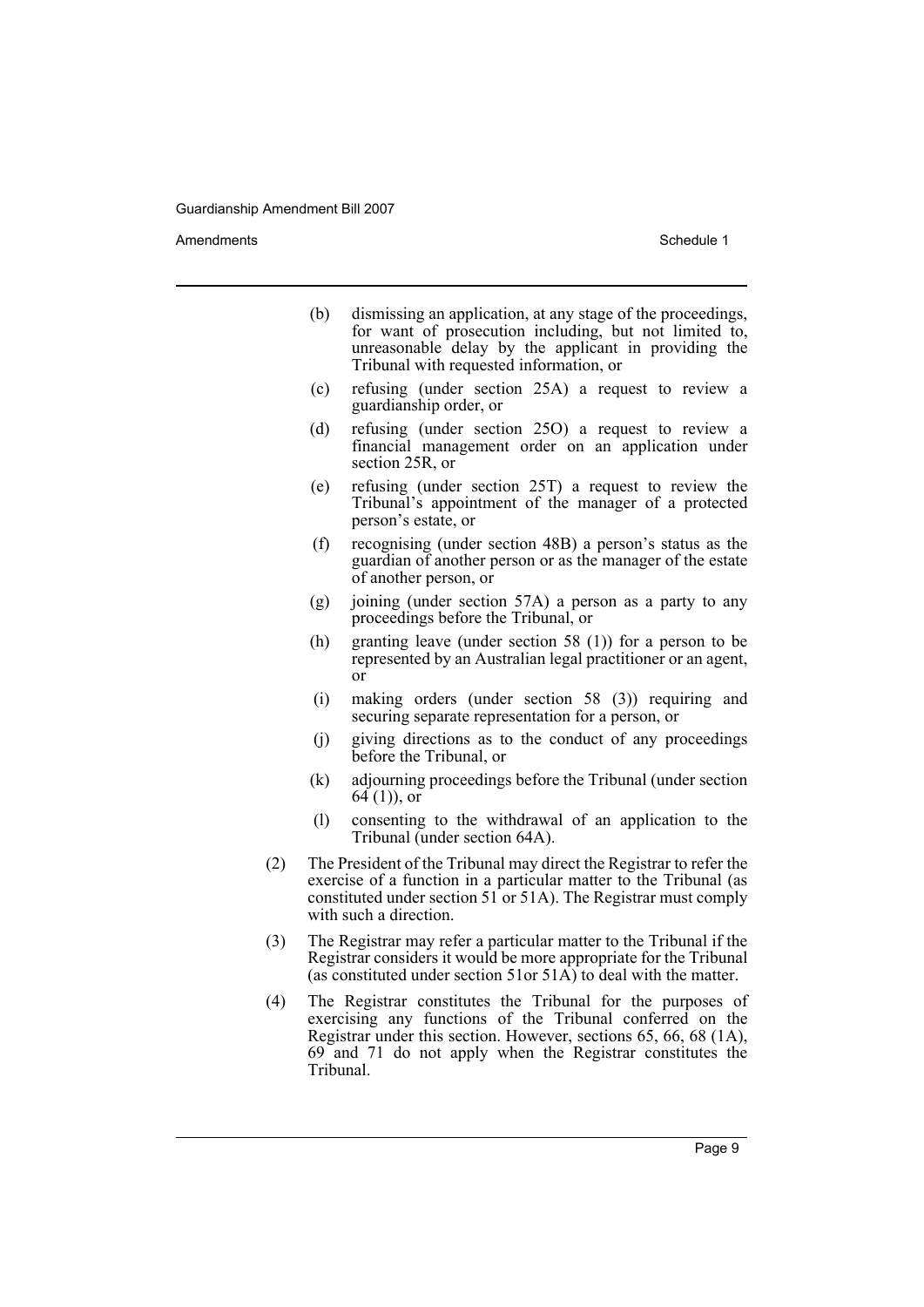Schedule 1 Amendments

#### **67D Decisions of Registrar**

- (1) A decision of the Registrar made in the exercise of a function of the Tribunal is to be confirmed, as soon as practicable after the order arising out of the decision of the Registrar is made, in a written instrument that is:
	- (a) signed by the Registrar or, if it is not practicable for the Registrar to sign the instrument, by the President or Deputy President, and
	- (b) furnished to each of the parties unless, in the particular case, the Registrar considers that there is an appropriate reason not to furnish such an instrument to any or all parties.
- (2) In the case of a decision under section 67C (1) (c)–(e), the Registrar must furnish each party to the proceedings before the Registrar with formal written reasons for the decision as soon as practicable after giving the decision. The reasons for a decision may be included in the instrument confirming the decision or in a separate instrument.
- (3) No decision of the Registrar is to be vitiated merely because of any informality or want of form.
- (4) The Registrar must cause a record to be kept of any decision made by the Registrar in the exercise of any function under section 67C and of the reasons for that decision.
- (5) The regulations may make further provision with respect to the keeping of records of the exercise of any function under section 67C.

#### **67E Review of decisions of the Registrar**

- (1) The Tribunal may, on its own motion, review any decision of the Registrar made under section  $67C(1)(c)$ –(e).
- (2) The Tribunal must review any decision of the Registrar made under section 67C (1) (c)–(e) at the request of any person who was a party to the proceedings before the Registrar.
- (3) A request by a person for a review of a decision of the Registrar must be made:
	- (a) within the period ending 14 days after the day on which the written instrument setting out the formal reasons for the decision is furnished to the person, or
	- (b) within such further time as the Tribunal may, in any case, allow.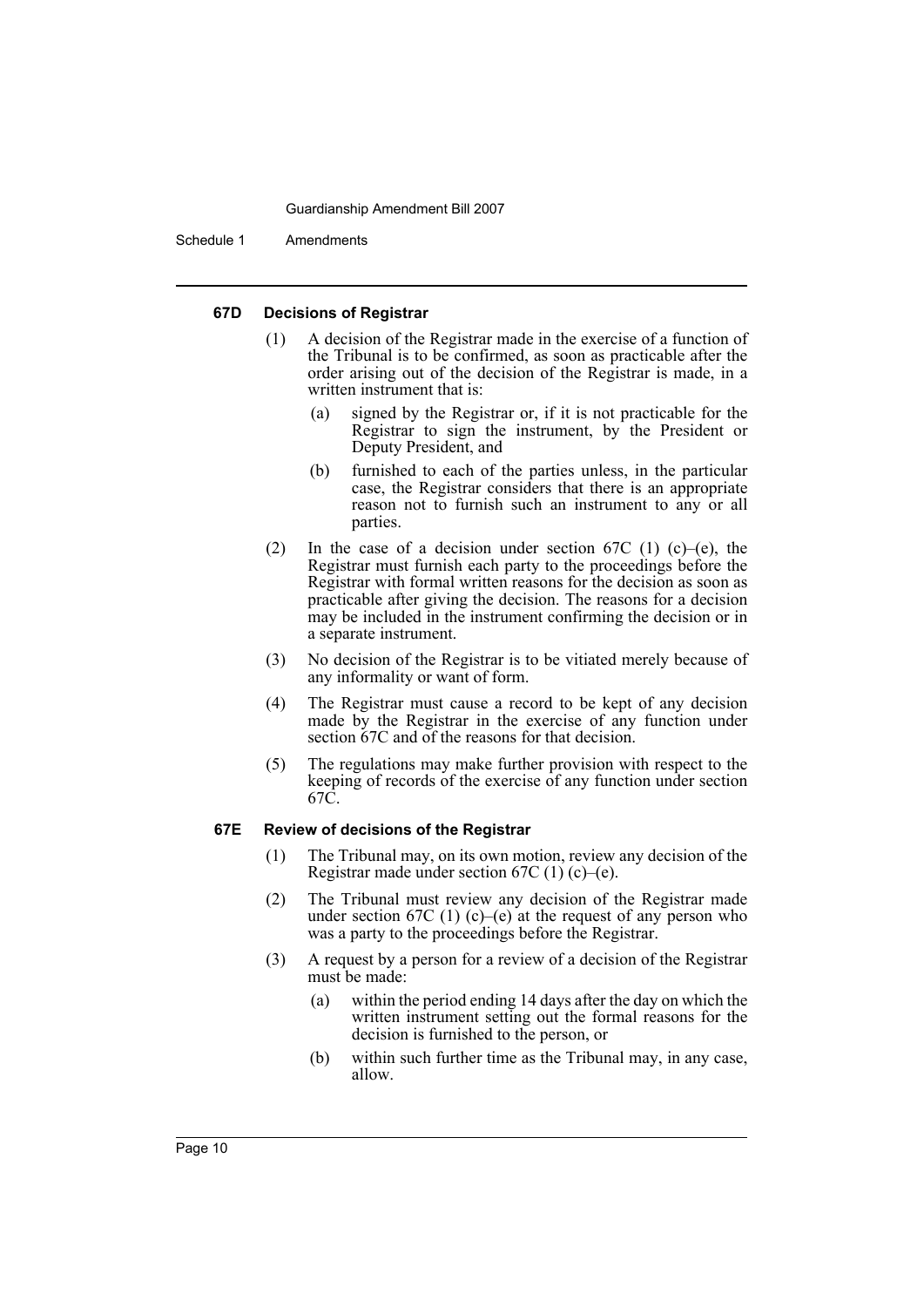Amendments **Amendments** Schedule 1

- (4) On reviewing a decision of the Registrar, the Tribunal must conduct a re-hearing of the matter and may take into consideration evidence that was not before the Registrar at the time of the decision under review.
- (5) On reviewing a decision of the Registrar, the Tribunal may make such orders as it thinks fit and may:
	- (a) confirm the decision, or
	- (b) set aside the decision.
- (6) Unless the Tribunal otherwise orders, a decision made by the Registrar in a matter to be reviewed remains in force until a decision is made at the review.
- (7) There is no right of appeal under section 67 from a decision made by the Registrar under section 67C. **Note.** Nothing prevents a person making a further application to the Tribunal in respect of any matter that has been the subject of a decision by the Registrar.

## **[20] Section 68 Decisions of Tribunal**

Omit "giving" from section 68 (1B). Insert instead "making".

#### **[21] Section 68 (1C)**

Omit the subsection. Insert instead:

- (1C) Despite subsection (1B), the Tribunal is not required to provide formal written reasons for a prescribed decision made in the exercise of a function under section 51A or for a decision made in the exercise of a function under section 64 (2), unless:
	- (a) a party to the proceedings concerned requests the Tribunal, within the period ending 14 days after the relevant decision has been made, to specify its reasons for the decision, or
	- (b) an appeal against the decision is instituted under section 67.

## **[22] Section 68 (3)**

Insert after section 68 (2):

(3) In this section:

*prescribed decision* means a decision made in the exercise of a function under:

- (a) section 36 in respect of giving consent to minor treatment, or
- (b) Part 5A, or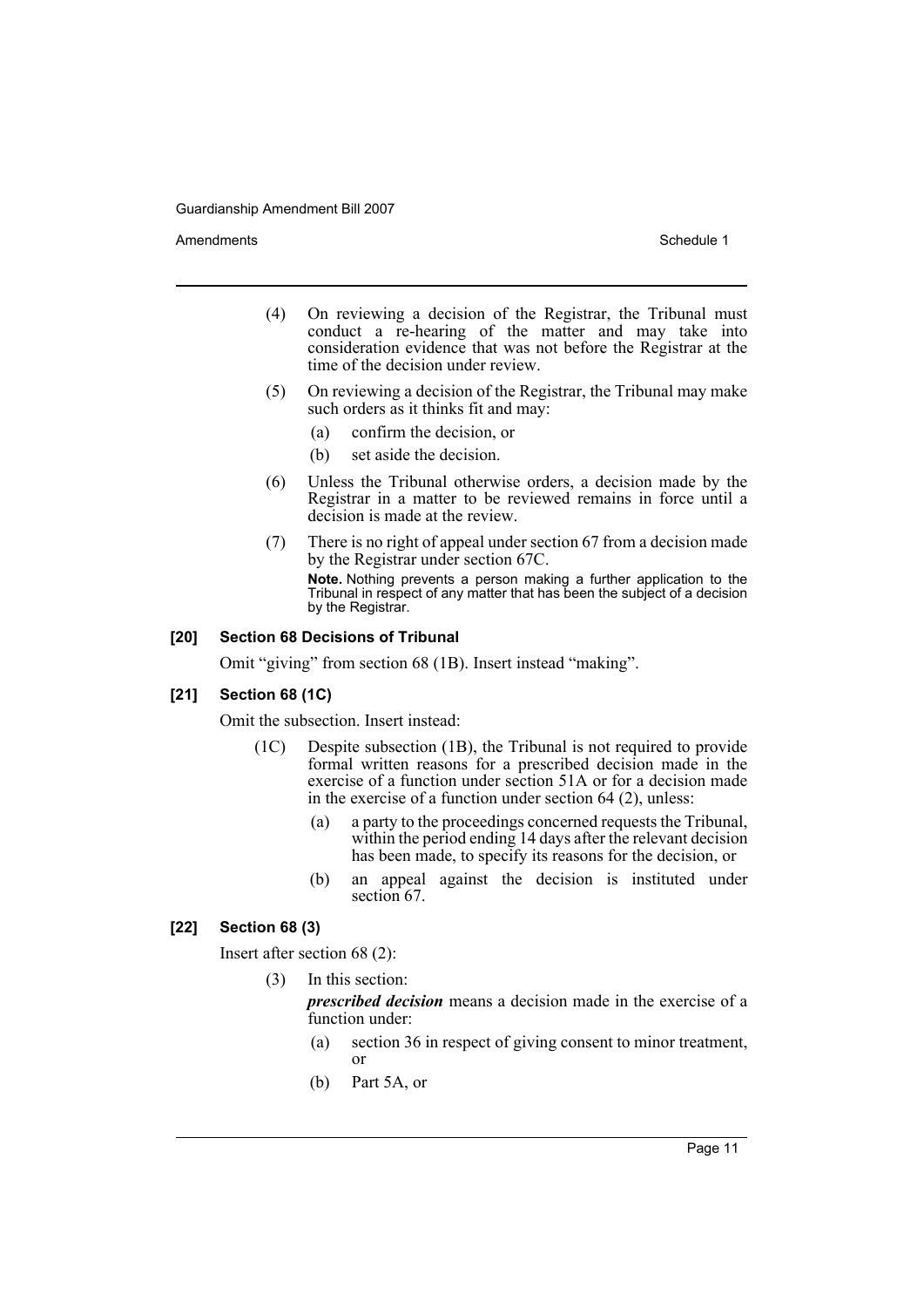Schedule 1 Amendments

- (c) Division 2 of Part 6, or
- (d) section 67E.

#### **[23] Schedule 1 Provisions relating to the Tribunal**

Omit "3 years" from clause 1 (1). Insert instead "5 years".

### **[24] Schedule 1, clause 2 (3)**

Omit "*Public Sector Management Act 1988*". Insert instead "*Public Sector Employment and Management Act 2002*".

## **[25] Schedule 1, clause 2 (3)**

Omit "Part 8". Insert instead "Chapter 5".

## **[26] Schedule 3 Savings and transitional provisions**

Insert at the end of clause 1 (1): *Guardianship Amendment Act 2007*

## **[27] Schedule 3, Part 6**

Insert after clause 12:

## **Part 6 Provisions consequent on enactment of Guardianship Amendment Act 2007**

## **13 Definition**

In this Part:

*amending Act* means the *Guardianship Amendment Act 2007*.

#### **14 Giving of reasons for decisions**

Section 68 (1C), as substituted by the amending Act, extends to decisions made before the commencement of the amendment.

#### **15 Functions of Registrar**

Section 67C applies so as to extend the power of the Registrar to exercise functions in relation to applications made and proceedings pending on the commencement of that section.